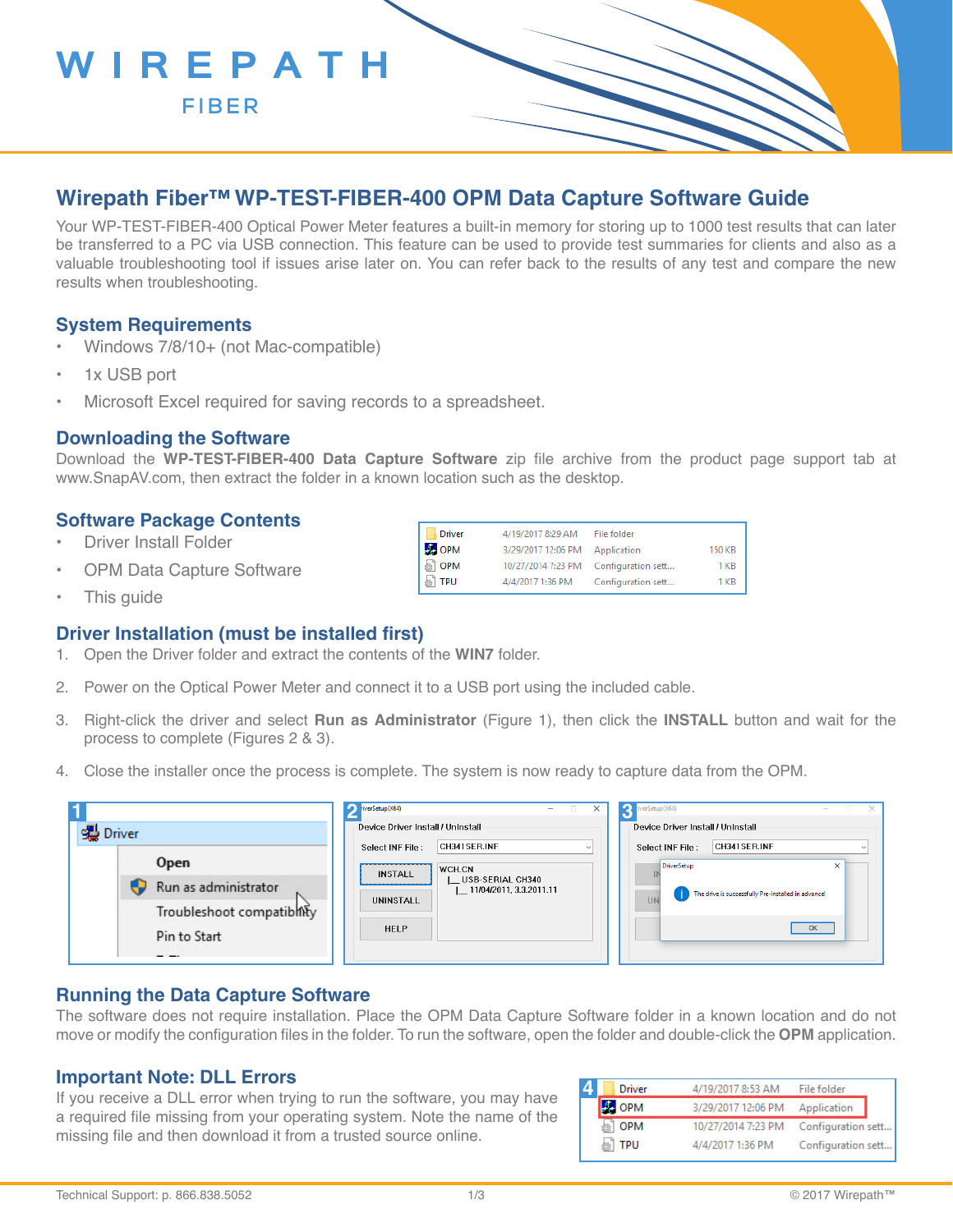# WIREPATH

**FIBER**

## **Using the Data Capture Software**

### **Software Overview**

| 4 Optical Power Meter<br>-COM OPERATE |                                                                    | OPEN COM                        | 嘎         | CONNECT | CUT                    |       | LANGUAGE: | ENGLISH | Ω<br>$\overline{\phantom{a}}$ |
|---------------------------------------|--------------------------------------------------------------------|---------------------------------|-----------|---------|------------------------|-------|-----------|---------|-------------------------------|
|                                       | Users Information<br>6<br>Company<br>Instrument Model<br>Serial No |                                 |           |         | Test Operator<br>Notes |       |           |         |                               |
| Nu                                    | Date/Time                                                          | Wave (nm)                       | Reference | Reading | Result                 | Notes |           |         | DOWNLOAD DATA                 |
| 7                                     |                                                                    |                                 |           |         |                        |       |           |         | DELETE                        |
|                                       |                                                                    |                                 |           |         |                        |       |           |         | $\rm{DELETE}$ ALL             |
|                                       |                                                                    |                                 |           |         |                        |       |           | Н       | SAVE                          |
| 12<br>20<br>-CALIBRATE<br>13          | -INSTRUMENT TIME SET<br>Year                                       | $\operatorname{\mathsf{Month}}$ | Day       | Hour    | Minute                 |       | TIME SET  |         |                               |
| 14                                    | POWER CALIBRATE                                                    |                                 | $dBm$     |         |                        |       |           |         | EXIT                          |
|                                       | <b>RESET</b>                                                       |                                 |           |         |                        |       |           |         |                               |

- 1. Select COM (USB) port meter is connected to.
- 2. Turn the COM (USB) connection on or off. Indicator: Black=closed/off; Red=open/on.
- 3. Connect to the meter.
- 4. Disconnect from the meter.
- 5. Select menu language.
- 6. Enter company information to be displayed on saved report files.
- 7. See the records captured from the meter.
- 8. Download all records from the meter to the software.
- 9. Delete a highlighted record from the meter's memory.
- 10. Delete all records from the meter's memory.
- 11. Click to save all current records as a spreadhseet file.
- 12. Set the time and date in the meter. Change this setting if the timestamp in your test records is not accurate.
- 13. Enter a calibration value, then click to calibrate the power meter.
- 14. Reset the calibration and time setting in the meter.
- 15. Exit the program.